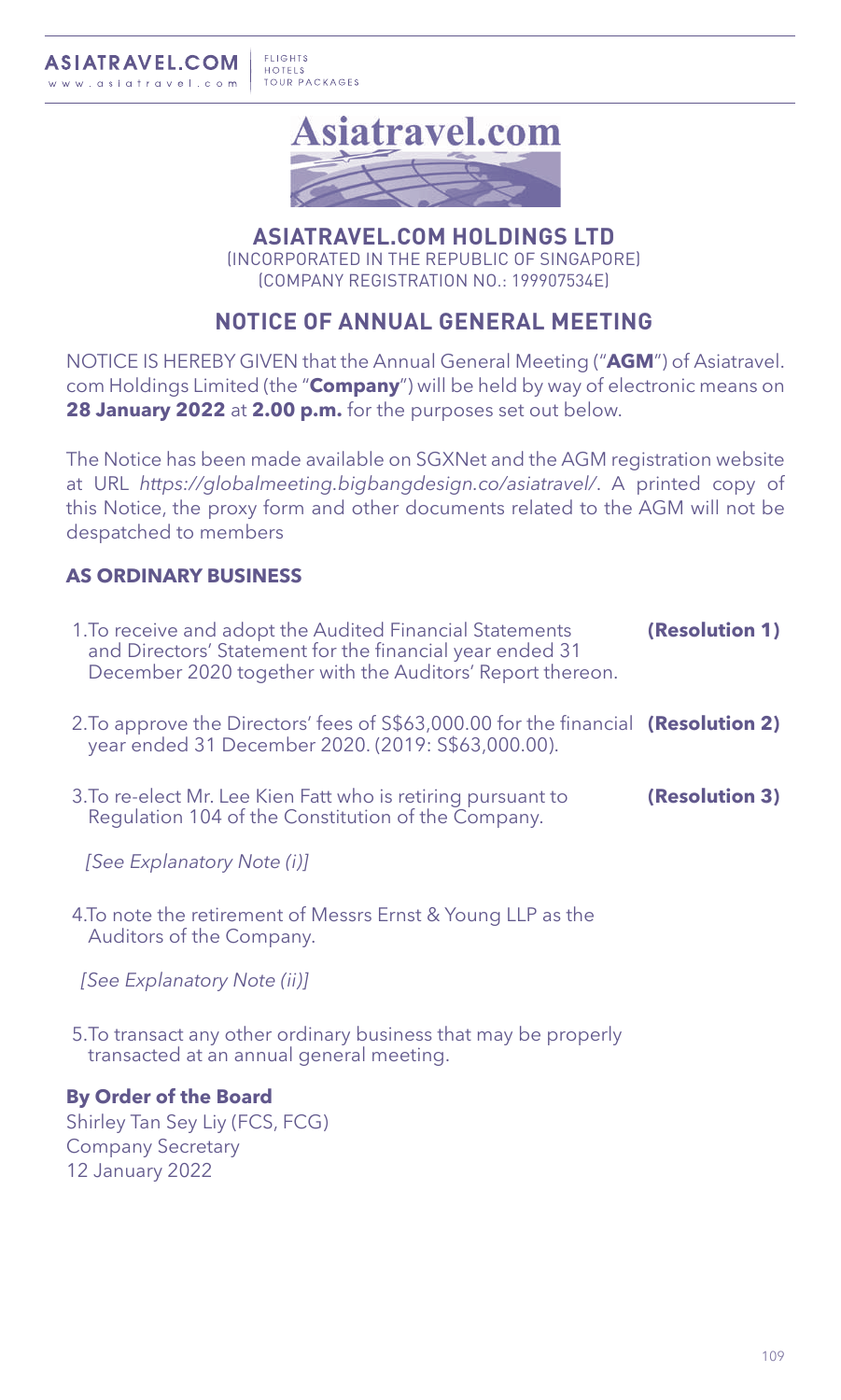# **Explanatory Notes:**

- (i) Pursuant to Regulation 104 of the Constitution, Mr Lee Kien Fatt will, upon re-election as a Director of the Company, remain as the chairman of the Remuneration Committee and member of Audit Committee and Nominating Committee. He shall be considered independent for the purposes of Rule 704(7) of the Catalist Rules.
- (ii) Messrs Ernst & Young LLP has expressed their retirement at the AGM and did not seek for re-appointment as the auditors of the Company. In light of the retirement of Messrs Ernst & Young LLP, the Audit Committee had requested for proposals from various audit firms for evaluation. Once the evaluation process is completed, the Company would arrange the resolution for the proposed appointment of new auditors to be tabled for approval of the Company's shareholders. Any further development of the appointment of new auditors would be announced by the Company via SGXNET.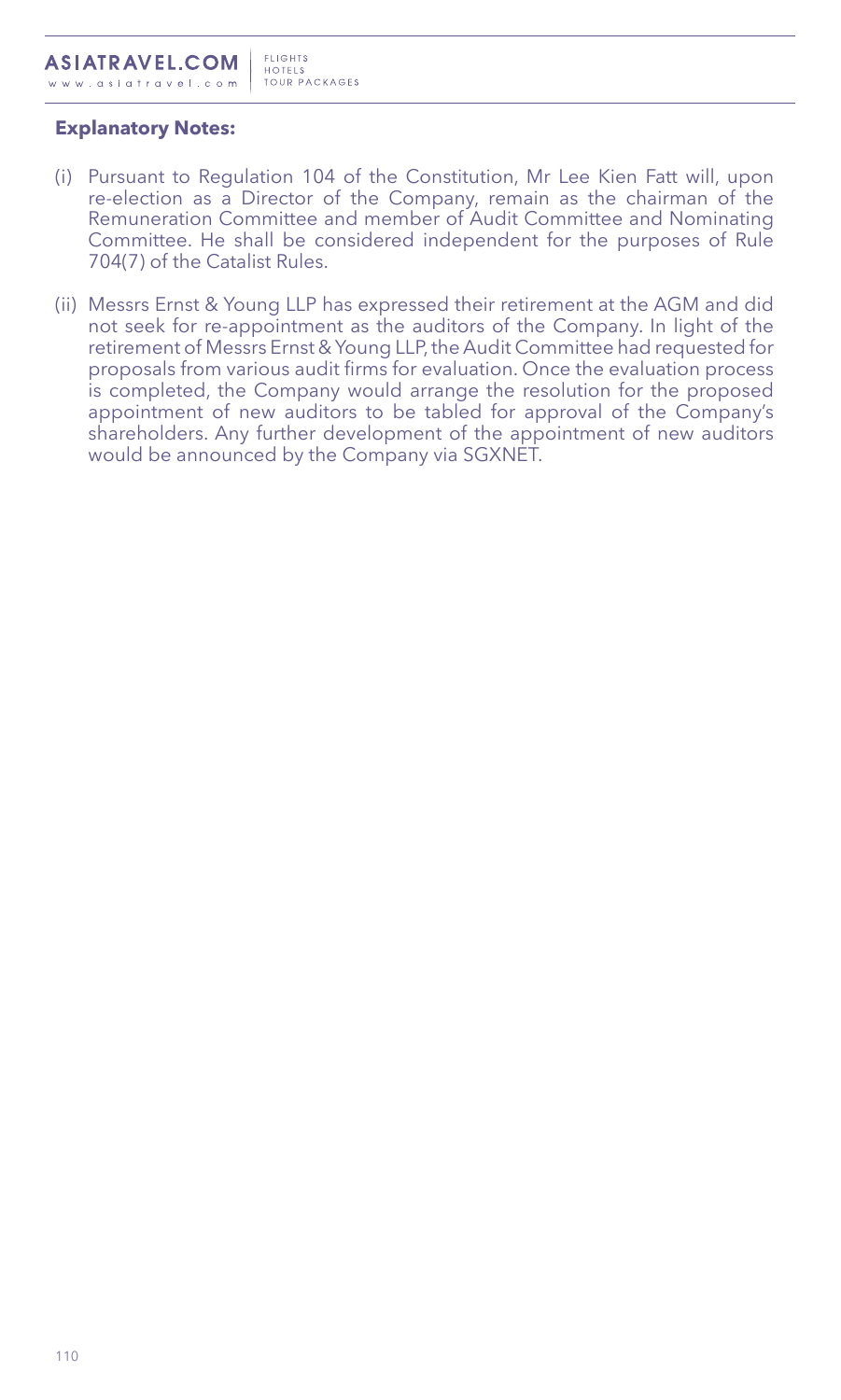# **Important notice on AGM arrangements in light of COVID-19**

The Notice of AGM has been published on SGXNET. A printed copy of this Notice, the proxy form and other documents related to the AGM will **NOT** be despatched to members of the Company.

This notice sets out the Company's arrangements relating to, among others, attendance at the AGM via electronic means (including arrangements by which the AGM can be electronically accessed via live audio-visual webcast or live audioonly stream), submission of questions to the Chairman of the AGM in advance of the AGM, addressing of substantial and relevant questions prior to the AGM and/ or voting by appointing the Chairman of the AGM as proxy for the AGM.

#### **Notes:**

- 1. The AGM is being convened, and will be held, by electronic means pursuant to the COVID-19 (Temporary Measures) (Alternative Arrangements for Meetings for Companies, Variable Capital Companies, Business Trusts, Unit Trusts and Debenture Holders) Order 2020.
- 2. In light of the current COVID-19 measures in Singapore, members will not be able to attend the AGM in person. Members will be able to watch the proceedings of the AGM through a "live" webcast via their mobile phones, tablets or computers or listen to these proceedings through a "live" audio feed via telephone. In order to do so, members who wish to watch the "live" webcast or listen to the "live" audio feed must pre-register by **2.00 p.m.** on **25 January 2022**, at URL *https://globalmeeting.bigbangdesign.co/asiatravel/*. Following authentication of their status as members, authenticated members will receive email instructions on how to access the webcast and audio feed of the proceedings of the AGM by **2.00 p.m.** on **26 January 2022**. Members who do not receive an email by **2.00 p.m.** on **26 January 2022** should contact the Company's Share Registrar, by email at shareregistry@incorp.asia.

Persons holding Shares through relevant intermediaries who wish to participate in the AGM via webcast should contact their relevant intermediaries through which they hold such Shares as soon as possible in order for the necessary arrangements to be made for their participation in the AGM.

3. Members who pre-register to watch the "live" webcast or listen to the "live" audio feed may also submit questions relating to the resolutions to be tabled for approval at the AGM. Please note that members will not be able to ask questions at the AGM "live" during the webcast and the audio feed.

All questions must be submitted by **2.00 p.m.** on **20 January 2022**:

- (a) in hard copy by post to 46 East Coast Road, #06-03, Eastgate, Singapore 428766; or
- (b) by email to 20192020agm@asiatravel.com;
- (c) via the pre-registration website at URL *https://globalmeeting. bigbangdesign.co/asiatravel/*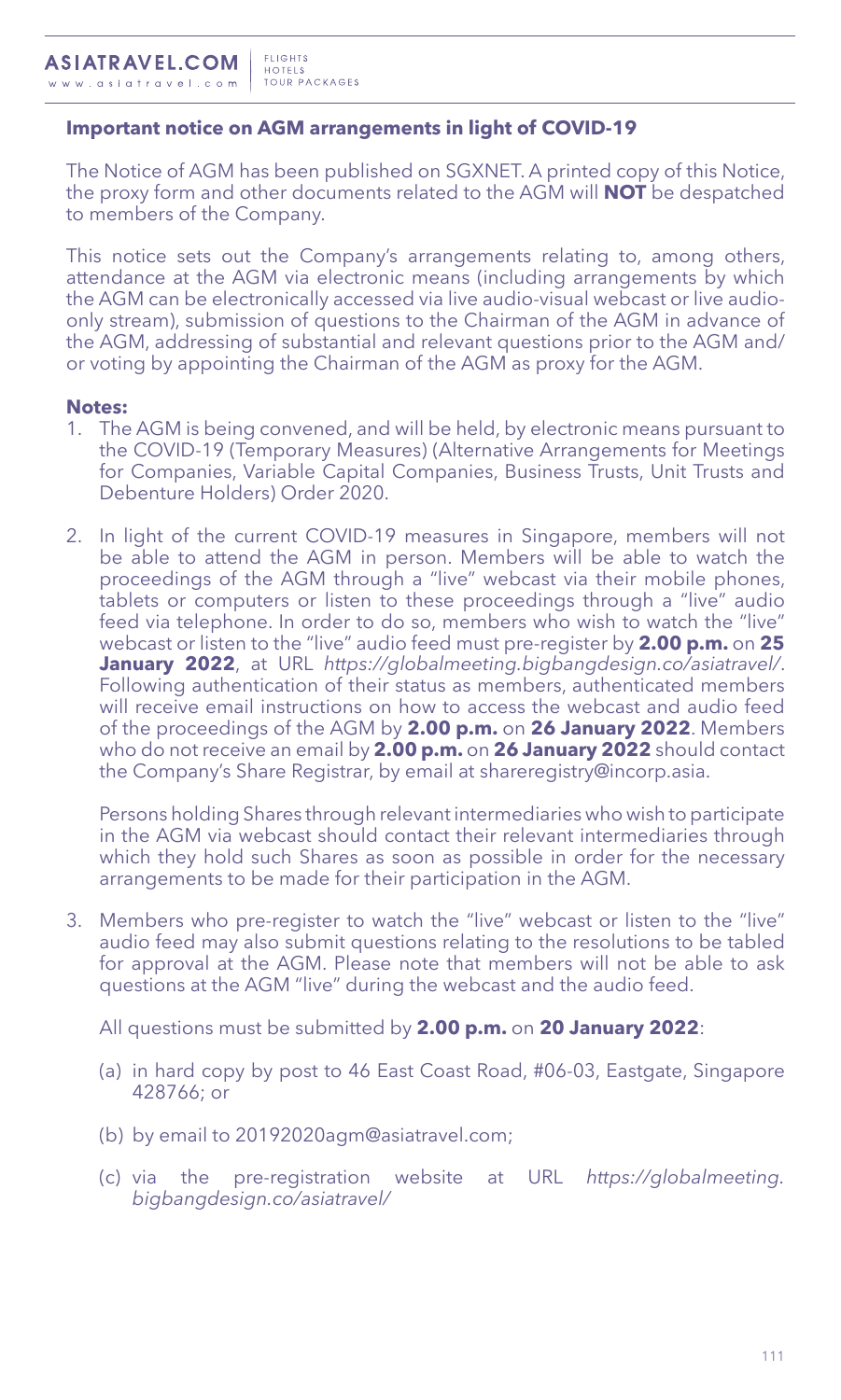The Company will address substantial questions relevant to the resolutions to be tabled for approval at the AGM as received from Shareholders either before or during the AGM. The Company will, within one month after the date of the AGM, publish the minutes of the AGM on SGXNet and the Company's website.

- 4. A member will not be able to attend the AGM in person. Members (whether individuals or corporates) who wish to exercise their voting rights at the Annual General Meeting must appoint the Chairman of the Meeting as their proxy to attend, speak and vote on their behalf at the Annual General Meeting. In appointing the Chairman of the Meeting as proxy, members (whether individuals or corporates) must give specific instructions as to voting, or abstentions from voting, in the form of proxy, failing which the appointment will be treated as invalid.
- 5. The Chairman of the Meeting, as proxy, need not be a member of the Company.
- 6. The instrument appointing the Chairman of the Meeting as proxy must:
	- (a) if sent personally or by post, be received at 46 East Coast Road, #06-03, Eastgate, Singapore 428766; or
	- (b) if submitted by email, be received by Asiatravel.com Holdings Ltd., by email at 20192020agm@asiatravel.com

In either case no later than **2.00 p.m.** on **26 January 2022**, and in default the instrument of proxy shall not be treated as valid. A member who wishes to submit an instrument of proxy must first download, complete and sign the proxy form, before submitting it by post to the address provided above, or before scanning and sending it by email to the email address provided above.

- 7. The Annual Report for the financial year ended 31 December 2020 has been made available on SGXNET.
- 8. The instrument appointing the Chairman of the Meeting as proxy must be signed by the appointor or his attorney duly authorised in writing. Where the instrument appointing the Chairman of the Meeting as proxy is executed by a corporation, it must be either under its common seal or signed on its behalf by a duly authorised officer or attorney.
- 9. Where an instrument appointing the Chairman of the Meeting as proxy is signed on behalf of the appointor by an attorney, the power of attorney (or other authority) or a duly certified copy thereof must (failing previous registration with the Company) be attached to the instrument of proxy, failing which the instrument may be treated as invalid.
- 10. The Company shall be entitled to reject the instrument appointing the Chairman of the Meeting as proxy if it is incomplete, improperly completed, illegible or where the true intentions of the appointor are not ascertainable from the instructions of the appointor specified in the instrument appointing the Chairman of the Meeting as proxy (such as in the case where the appointor submits more than one instrument of proxy).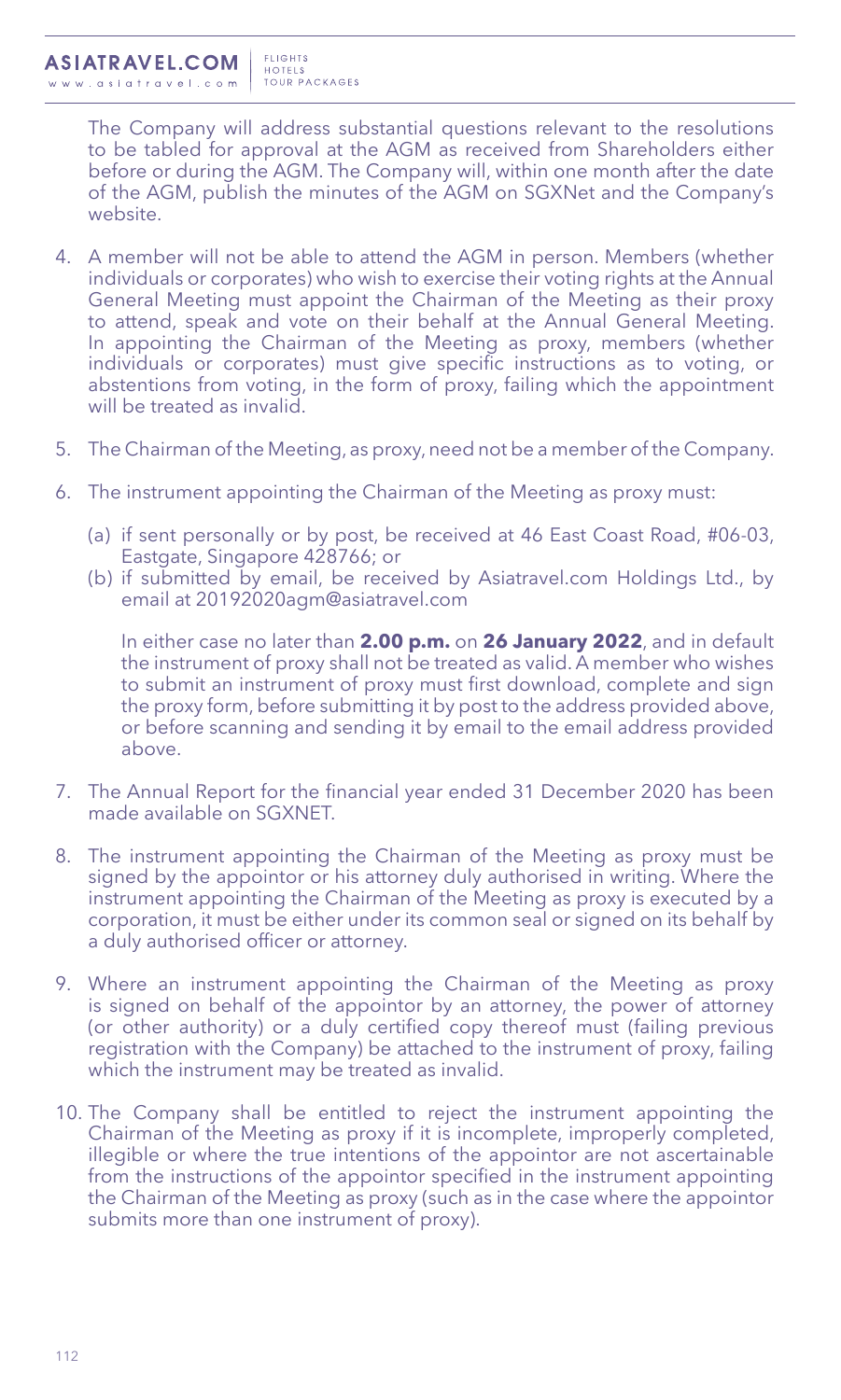11. In the case of shares entered in the Depository Register, the Company may reject an instrument of proxy if the member, being the appointor, is not shown to have shares entered against his/her/its name in the Depository Register as at 72 hours before the time appointed for holding the meeting, as certified by The Central Depository (Pte) Limited to the Company.

### **Important Reminders:**

Due to the constantly evolving COVID-19 situation, the Company may be required to change its AGM arrangements at short notice. Members are advised to regularly check the Company's website or announcements released on SGXNET for updates on the AGM. Further, in view of the current COVID-19 measures which may make it difficult for members to submit completed proxy forms by post, members are strongly encouraged to submit completed proxy forms electronically via email.

## **Personal Data Privacy:**

By (a) submitting a proxy form appointing the Chairman of the AGM as proxy to attend, speak and vote at the AGM and/or any adjournment thereof, (b) completing the pre-registration in accordance with this Notice, or (c) submitting any question prior to the AGM in accordance with this Notice, a Member of the Company consents to the collection, use and disclosure of the Member's personal data by the Company (or its agents or service providers) for the following purposes:

- (i) processing, administration and analysis by the Company (or its agents or service providers) of proxy forms appointing the Chairman of the AGM as proxy for the AGM (including any adjournment thereof);
- (ii) processing of the pre-registration for purposes of granting access to Members to the LIVE WEBCAST or AUDIO ONLY MEANS of the AGM proceedings and providing them with any technical assistance where necessary;
- (iii) addressing substantial and relevant questions from members received before the AGM and if necessary, following up with the relevant members in relation to such questions;
- (iv) preparation and compilation of the attendance lists, proxy lists, minutes and other documents relating to the AGM (including any adjournment thereof); and
- (v) enabling the Company (or its agents or service providers) to comply with any applicable laws, listing rules, take-over rules, regulations and/or guidelines.

In addition, the personal data of a Member (such as name, presence at the AGM and any questions raised or motions proposed/seconded) may be recorded by the Company during sounds and/or video recordings of the AGM which may be made by the Company for record keeping and to ensure the accuracy of the minutes of the AGM and a Member of the Company consents to the collection, use and disclosure of the Member's personal data by the Company (or its agents or service providers) for such purpose.